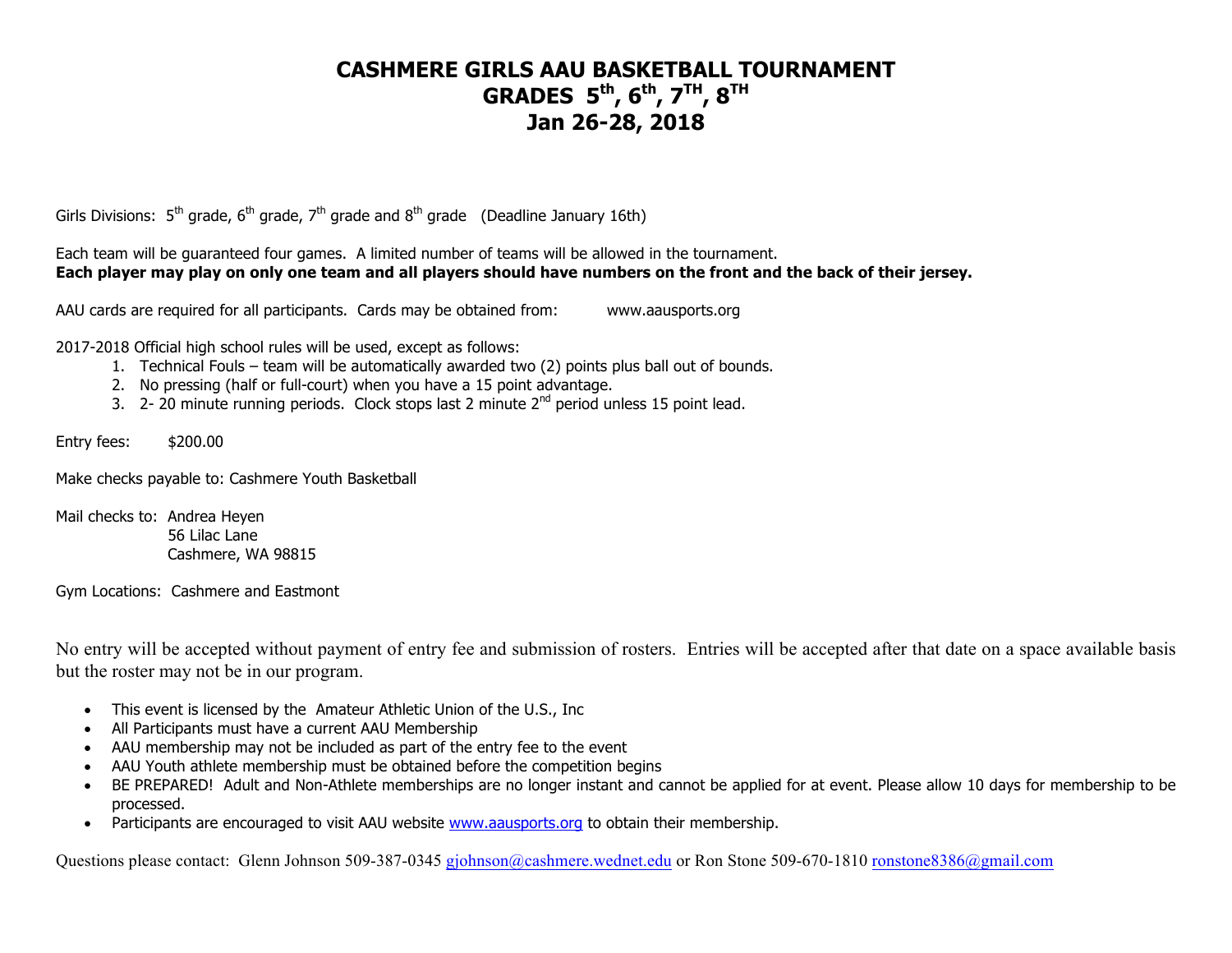#### **GIRLS DIVISIONS:** GRADE: 5 6 7 8 (circle one) 2017-2018

**TYPE OF TEAM:** LOCAL or SELECT (circle one) **TYPE OF TEAM:** LOCAL or SELECT (circle one)

### **PLEASE ADD ANY ADDITIONAL INFORMATION TO THE BACK OF THIS FORM THAT MIGHT HELP US WITH SEEDING THE TOURNAMENT.** TEAM NAME:

| <b>NAME</b>            | <b>A.A.U.</b> | <b>DATE OF</b> | AGE | <b>GRADE</b> | <b>UNIFORM</b> | <b>HEIGHT</b> |
|------------------------|---------------|----------------|-----|--------------|----------------|---------------|
| (please print or type) | <b>NUMBER</b> | <b>BIRTH</b>   |     |              | <b>UNUMBER</b> | FT.           |
|                        |               | Month/day/year |     |              | Light/Dark     | <b>INCHES</b> |
|                        |               |                |     |              |                |               |
|                        |               |                |     |              |                |               |
|                        |               |                |     |              |                |               |
|                        |               |                |     |              |                |               |
|                        |               |                |     |              |                |               |
|                        |               |                |     |              |                |               |
|                        |               |                |     |              |                |               |
|                        |               |                |     |              |                |               |
|                        |               |                |     |              |                |               |
|                        |               |                |     |              |                |               |
|                        |               |                |     |              |                |               |

PLEASE COMPLETE THIS FORM AND MAIL/EMAIL ENTRY FEE TO: I CERTIFY THAT ALL INFORMATION IS CORRECT AND

 Glenn Johnson 111 Fasken Drive Cashmere, WA 98815

#### **NO ENTRY WILL BE ACCEPTED WITHOUT PAYMENT OF ENTRY FEE AND SUBMISSION OF ROSTER**.

CONTACT PERSON'S NAME: \_\_\_\_\_\_\_\_\_\_\_\_\_\_\_\_\_\_\_\_\_\_\_\_\_\_\_\_\_\_\_\_\_\_\_\_\_\_ CONTACT PERSON'S ADDRESS: \_\_\_\_\_\_\_\_\_\_\_\_\_\_\_\_\_\_\_\_\_\_\_\_\_\_\_\_\_\_\_\_\_\_\_ COACH'S EMAIL ADDRESS: \_\_\_\_\_\_\_\_\_\_\_\_\_\_\_\_\_\_\_\_\_\_\_\_\_\_\_\_\_\_\_

EACH ATHLETE LISTED ON ROSTER HAS AN A.A.U. CARD.

| <b>COACHES SIGNATURE:</b> |  |
|---------------------------|--|
| <b>COACHES NAME</b>       |  |

COACHES ADDRESS \_\_\_\_\_\_\_\_\_\_\_\_\_\_ \_\_\_\_\_\_\_\_\_\_\_\_\_\_\_\_\_\_\_\_\_\_

COACH'S PHONE NUMBER: \_\_\_\_\_\_\_\_\_\_\_\_\_\_\_\_\_\_\_\_\_\_\_\_\_\_\_\_\_\_\_